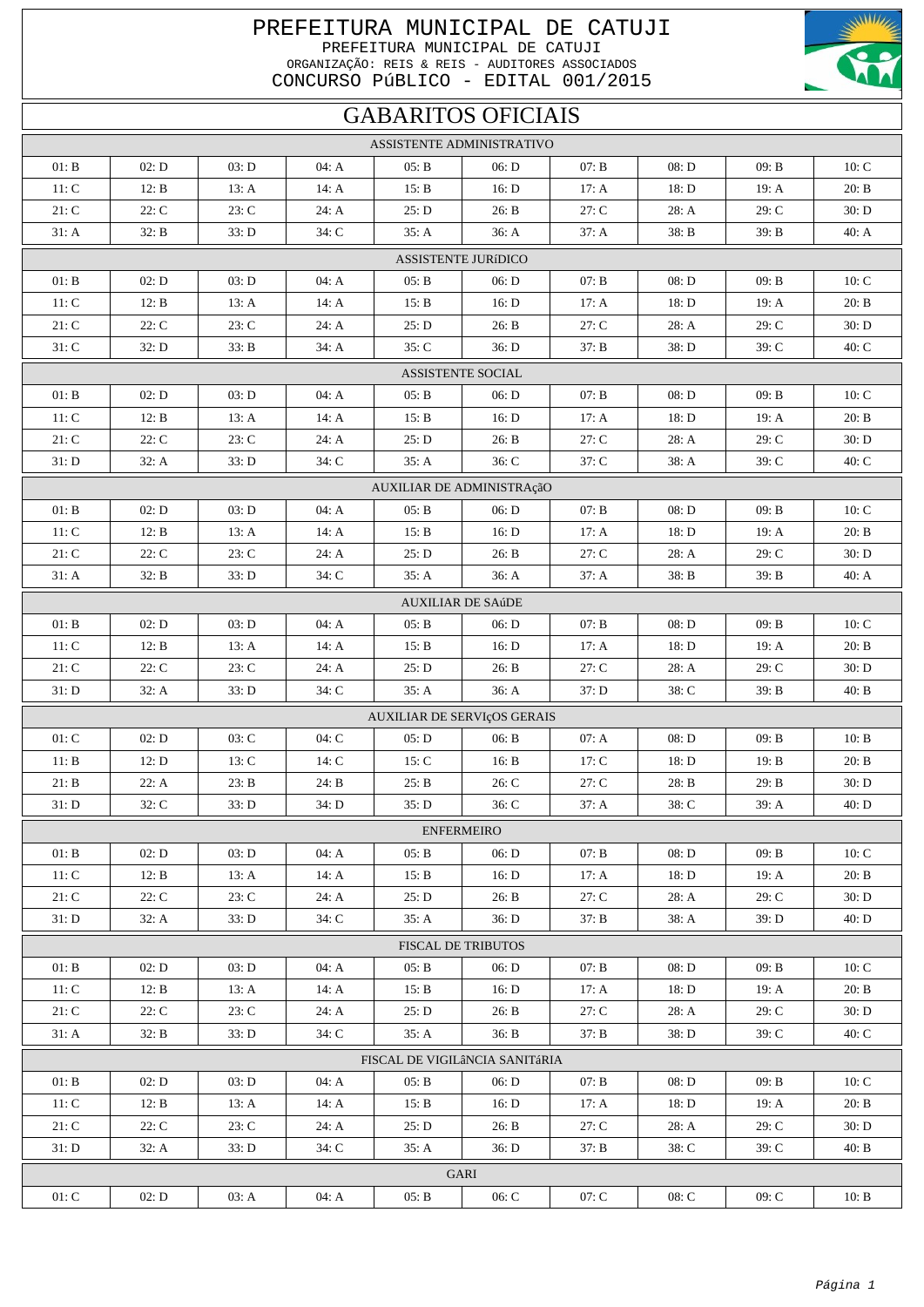| PREFEITURA MUNICIPAL DE CATUJI<br>PREFEITURA MUNICIPAL DE CATUJI<br>ORGANIZAÇÃO: REIS & REIS - AUDITORES ASSOCIADOS<br>CONCURSO PÚBLICO - EDITAL 001/2015 |                            |         |         |       |                              |       |         |       |         |  |
|-----------------------------------------------------------------------------------------------------------------------------------------------------------|----------------------------|---------|---------|-------|------------------------------|-------|---------|-------|---------|--|
| 11: B                                                                                                                                                     | 12: D                      | 13: C   | 14: $A$ | 15: B | 16: C                        | 17: A | 18: C   | 19: B | 20: C   |  |
| 21: B                                                                                                                                                     | 22: A                      | 23: B   | 24: B   | 25: B | 26: C                        | 27: C | 28: B   | 29: B | 30: D   |  |
| 31: D                                                                                                                                                     | 32: C                      | 33: D   | 34: D   | 35: D | $36:$ C                      | 37: A | $38:$ C | 39: A | 40: D   |  |
|                                                                                                                                                           |                            |         |         |       | MéDICO                       |       |         |       |         |  |
| 01: B                                                                                                                                                     | 02: D                      | 03: D   | 04: A   | 05: B | 06: D                        | 07: B | 08: D   | 09: B | 10: C   |  |
| 11: C                                                                                                                                                     | 12: B                      | 13: A   | 14: $A$ | 15: B | 16: D                        | 17: A | 18: D   | 19: A | 20: B   |  |
| 21: C                                                                                                                                                     | 22: C                      | 23: C   | 24: A   | 25: D | 26: B                        | 27: C | 28: A   | 29: C | 30: D   |  |
|                                                                                                                                                           |                            |         |         |       |                              |       |         |       |         |  |
| 31: D<br>32: A<br>33: D<br>$34:$ C<br>35: A<br>$36:$ C<br>$37:$ C<br>38: A<br>39: C<br>$40:$ C                                                            |                            |         |         |       |                              |       |         |       |         |  |
|                                                                                                                                                           | <b>MOTORISTA</b>           |         |         |       |                              |       |         |       |         |  |
| 01: C                                                                                                                                                     | 02: D                      | 03: C   | 04: C   | 05: D | 06: B                        | 07: A | 08: D   | 09: B | 10: B   |  |
| 11: B                                                                                                                                                     | 12: D                      | 13: C   | 14: C   | 15: C | 16: B                        | 17: C | 18: D   | 19: B | 20: B   |  |
| 21: B                                                                                                                                                     | 22: A                      | 23: B   | 24: B   | 25: B | 26: C                        | 27: C | 28: B   | 29: B | 30: D   |  |
| 31: D                                                                                                                                                     | 32: C                      | 33: D   | 34: D   | 35: D | 36: A                        | 37: A | 38: B   | 39: A | 40: A   |  |
|                                                                                                                                                           |                            |         |         |       | <b>NUTRICIONISTA</b>         |       |         |       |         |  |
| 01: B                                                                                                                                                     | 02: D                      | 03: D   | 04: A   | 05: B | 06: D                        | 07: B | 08: D   | 09: B | 10: C   |  |
| 11: C                                                                                                                                                     | 12: B                      | 13: A   | 14: A   | 15: B | 16: D                        | 17: A | 18: D   | 19: A | 20: B   |  |
| 21: C                                                                                                                                                     | 22: C                      | 23: C   | 24: A   | 25: D | 26: B                        | 27: C | 28: A   | 29: C | 30: D   |  |
| 31: D                                                                                                                                                     | 32: A                      | 33: D   | $34:$ C | 35: A | 36: A                        | 37: D | 38: B   | 39: C | 40: D   |  |
|                                                                                                                                                           | OPERADOR DE MOTONIVELADORA |         |         |       |                              |       |         |       |         |  |
| 01: C                                                                                                                                                     | 02: D                      | 03: A   | 04: A   | 05: B | 06: C                        | 07: C | $08:$ C | 09: C | 10: B   |  |
| 11: B                                                                                                                                                     | 12: D                      | 13: C   | 14: A   | 15: B | 16: $C$                      | 17: A | 18: C   | 19: B | 20: C   |  |
| 21: B                                                                                                                                                     | 22: A                      | 23: B   | 24: B   | 25: B | 26: C                        | 27: C | 28: B   | 29: B | 30: D   |  |
| 31: D                                                                                                                                                     | 32: C                      | 33: D   | 34: D   | 35: D | 36: A                        | 37: A | 38: B   | 39: A | 40: A   |  |
|                                                                                                                                                           |                            |         |         |       | OPERADOR DE RETROESCAVADEIRA |       |         |       |         |  |
| 01: C                                                                                                                                                     | 02: D                      | 03: A   | 04: A   | 05: B | 06: C                        | 07: C | $08:$ C | 09: C | 10: B   |  |
| 11: B                                                                                                                                                     | 12: D                      | 13: C   | 14: A   | 15: B | 16: C                        | 17: A | 18: C   | 19: B | 20: C   |  |
| 21: B                                                                                                                                                     | 22: A                      | 23: B   | 24: B   | 25: B | 26: C                        | 27: C | 28: B   | 29: B | 30: D   |  |
| 31: D                                                                                                                                                     | 32: C                      | 33: D   | 34: D   | 35: D | 36: A                        | 37: A | 38: B   | 39: A | 40: A   |  |
|                                                                                                                                                           |                            |         |         |       | <b>OPERADOR DE TRATOR</b>    |       |         |       |         |  |
| 01: C                                                                                                                                                     | 02: D                      | 03: A   | 04: A   | 05: B | 06: C                        | 07: C | $08:$ C | 09: C | 10: B   |  |
| 11: B                                                                                                                                                     | 12: D                      | 13: C   | 14: $A$ | 15: B | 16: C                        | 17: A | 18: C   | 19: B | 20: C   |  |
| 21: B                                                                                                                                                     | 22: A                      | 23: B   | 24: B   | 25: B | 26: C                        | 27: C | 28: B   | 29: B | 30: D   |  |
| 31: D                                                                                                                                                     | 32: C                      | 33: D   | 34: D   | 35: D | 36: A                        | 37: A | 38: B   | 39: A | 40: A   |  |
|                                                                                                                                                           |                            |         |         |       | <b>OPERáRIO</b>              |       |         |       |         |  |
| 01: C                                                                                                                                                     | 02: D                      | 03: A   | 04: A   | 05: B | 06: C                        | 07: C | $08:$ C | 09: C | 10: B   |  |
| 11: B                                                                                                                                                     | 12: D                      | 13: C   | 14: $A$ | 15: B | 16: C                        | 17: A | 18: C   | 19: B | 20: C   |  |
| 21: B                                                                                                                                                     | 22: A                      | 23: B   | 24: B   | 25: B | 26: C                        | 27: C | 28: B   | 29: B | 30: D   |  |
| 31: D                                                                                                                                                     | 32: C                      | 33: D   | 34: D   | 35: D | $36:$ C                      | 37: A | $38:$ C | 39: A | 40: D   |  |
|                                                                                                                                                           |                            |         |         |       |                              |       |         |       |         |  |
| PEDREIRO<br>01: C<br>02: D<br>04: A<br>07: C<br>09: C<br>03: A<br>05: B<br>06: C<br>08: C<br>10: B                                                        |                            |         |         |       |                              |       |         |       |         |  |
| 11: B                                                                                                                                                     | 12: D                      | 13: C   | 14: $A$ | 15: B | 16: C                        | 17: A | 18: C   | 19: B | 20: C   |  |
| 21: B                                                                                                                                                     | 22: A                      | 23: B   | 24: B   | 25: B | 26: C                        | 27: C | 28: B   | 29: B | 30: D   |  |
| 31: D                                                                                                                                                     | 32: C                      | 33: D   | 34: D   | 35: D | 36: A                        | 37: A | 38: B   | 39: B | 40: D   |  |
|                                                                                                                                                           |                            |         |         |       | PSICóLOGO                    |       |         |       |         |  |
| 01: B                                                                                                                                                     | 02: D                      | 03: D   | 04: A   | 05: B | 06: D                        | 07: B | 08: D   | 09: B | 10: C   |  |
| 11: C                                                                                                                                                     | 12: B                      | 13: $A$ | 14: $A$ | 15: B | 16: D                        | 17: A | 18: D   | 19: A | 20: B   |  |
| 21: C                                                                                                                                                     | 22: C                      | 23: C   | 24: A   | 25: D | 26: B                        | 27: C | 28: A   | 29: C | 30: D   |  |
| 31: D                                                                                                                                                     | 32: A                      | 33: D   | 34: C   | 35: A | 36: A                        | 37: D | 38: B   | 39: A | $40:$ C |  |
|                                                                                                                                                           |                            |         |         |       |                              |       |         |       |         |  |